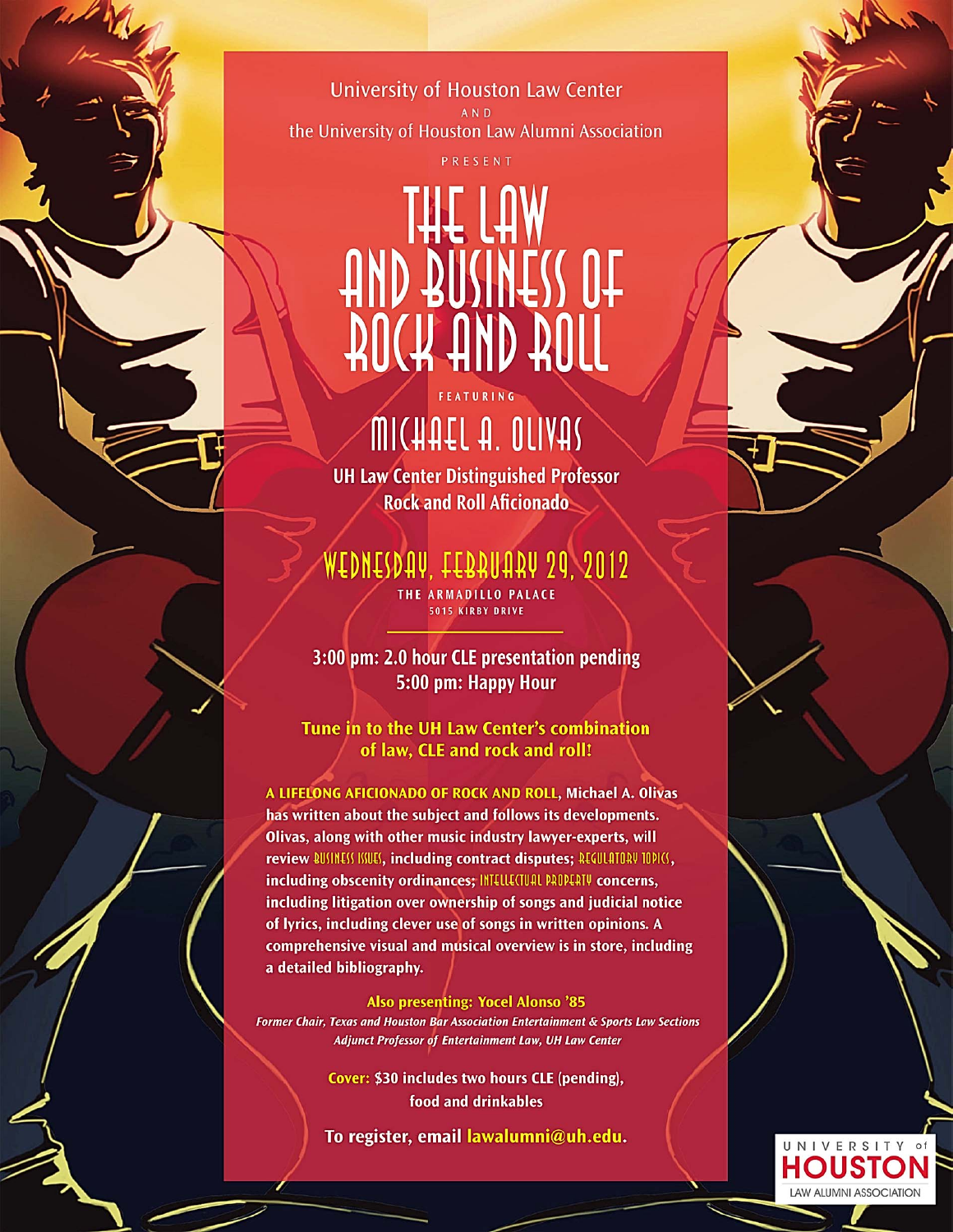| UH Home Maps Mobile IT Help A-Z Index                                                | Search | Sea      |
|--------------------------------------------------------------------------------------|--------|----------|
| UNIVERSITY of <b>HOUSTON</b> LAW CENTER                                              |        | AccessUH |
| Home About Admissions Faculty Students Alumni Library News & Events Academics Giving |        |          |
| Home > News and Events > Olivas kicks out the jams                                   |        |          |

#### NEWS AND EVENTS

#### **The Lex**

**Dean's Note**

**Academic Calendar**

**Event Calendar**

**Room Schedule**

**Briefcase Magazine**

**Lecture Archive**

**UHLC in the News**

**UHLC Gallery**

**UH Online Faculty Experts Guide**

**Featured Faculty Experts**

**Albertus Accolades**

**For the Media**

### Olivas kicks out the jams

UHLC professor explores the law and business of rock and roll. O SHARE DVEL



**March 1, 2012** -- University of Houston Law Center Professor Michael A. Olivas rocked the house Wednesday with a tutorial on the legal world of rock and roll as well as his encyclopedic knowledge of the music industry and its stars. A lifelong fan and serious student of rock and roll since he snuck off as a youth to see Little Richard in concert, the legal scholar was clearly in his element regaling a CLE audience with equal parts music law and lore.

Olivas opened with a little history, tracing the birth of rock and roll to the late '40s or early '50s with all roots leading to and from Mississippi. Determining actual paternity is difficult, he said, with legitimate claims pressed by many, including Ike Turner and his band with *Rocket "88"* in 1951 and Bill Haley and the Comets with *Rock Around the Clock* in 1954. The music itself, Olivas said, is an amalgam of blues, rockabilly, country, boogie-woogie, gospel, jazz, juke, doo-wop, and even big band. "It was the people's rough and tumble music," he said. The professor even provided a road map to the monuments of rock and roll from the opulent rooms of Graceland to the dirt floored basement of a house not far from downtown Detroit where Motown artists recorded their classic hits. Olivas has made pilgrimages to most of these sacred sites.

The history and show biz tidbits, accompanied by a sound and slide show that was only occasionally in sync, were interspersed among legal insights to the music industry past, present, and future.

"Because of the way music is delivered these days, the law simply can't keep up," Olivas told his audience at the Armadillo Palace, a Texas music venue on Kirby Drive. The old system of tracking royalties through radio station playlists, juke box tallies, trust and honor codes that was relied on for 50 years has broken down, he said. He compared today's illegal downloading of music to the earlier practice of unscrupulous producers getting eager, naïve, and sometimes illiterate, teen-agers to sign away rights to their music. In both cases, the artists are the losers. Though today's standard contracts have gotten better, he said, artists must be careful to protect their rights. "When these groups start out, who thinks they will ever be involved in ringtones," he said of the often lucrative peripheral to hit songs. And then there is the proliferation of camera phones which can record a live concert and have it posted on YouTube within a matter of minutes. Exposure through social media, even though unpaid, is not a bad thing, he said, and many artists encourage it as a means of generating a "buzz" about their work which can pay off down the road.

Olivas touched on a number of other common legal issues, including noise ordinances ("You cannot listen to ZZ Top at low volume and should not want to do so"), identity lawsuits, disputing who and how many members constitute an "original" group and give them the right to use the name (Olivas said the Rolling Stones are the only group he knows of that still has enough original members after 50 years to legitimately claim the name), and copyright violations with websites printing lyrics, notes and other material and even showing copyrighted dance steps, ("Ask a kid under 20 what public domain means and he will say Google").

Olivas and fellow music aficionado Yosel Alonso, an adjunct professor at UHLC and entertainment law specialist, agreed the new business model for rock and roll performers is to "own everything; keep your rights" so they can cash in on ancillary merchandising as their star rises. Delivery options have changed and laws are still being sorted out, but the key now, as it was years ago, is to retain all rights. They pointed to Jimmy Buffet who didn't have a hit song for years, but parlayed a niche following into development of bars, restaurants and all sorts of merchandizing. Similarly, Van Morrison has earned millions for a ringtone of his